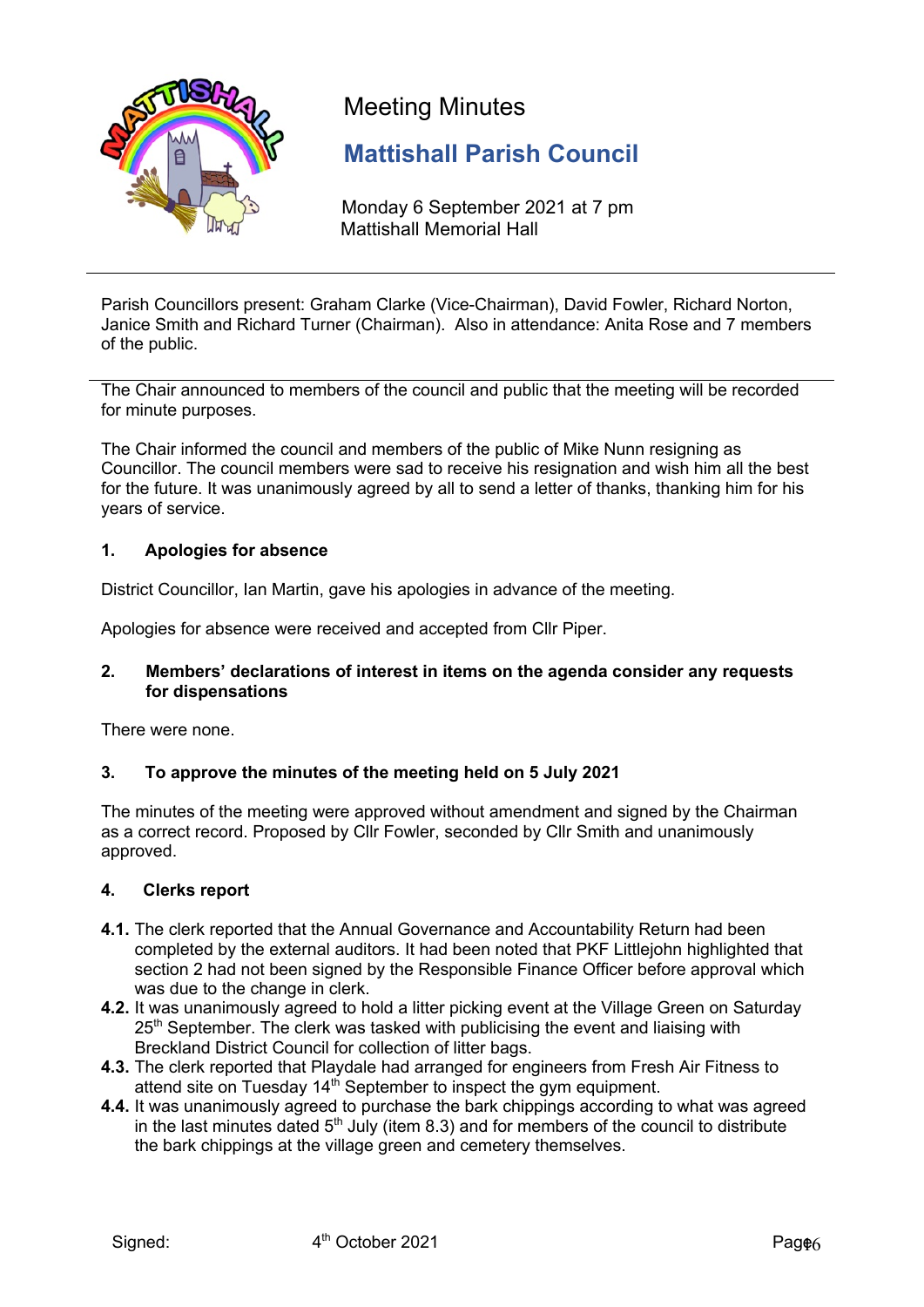# **5. Open forum for Public Participation**

Members of the public had raised concerns about the rapidly deteriorating and dangerous state of Malt House Farm. It was noted that the house had been empty since 2002 which is almost 20 years ago. The public explained that the north gable wall had a large crack, windows had been smashed and fallen guttering. The garden is greatly overgrown, and the area is becoming a dumping ground. The building is in a dangerous state and urgent action is required.

The Council unanimously agreed to write to Breckland District Council director of planning and our two district councillors setting out our concerns, and to ask for assurances to resolve this unacceptable position and the negative impact this is having on the conservation area.

# **6. Planning matters**

#### **6.1. To receive results of applications**

3PL/2021/0784/HOU: 35 Burgh Lane; New vehicular access to the highway to provide additional off-road parking space – **Approved with conditions.**

3PL/2021/0992/F: Four Winds, Mill Road; Redesign of plots 1 and 2 - **Withdrawn**

#### **6.2. To receive recommendation from Planning and Monitoring Group on current applications**

The Council agreed to submit the following comments to Breckland District Council. Proposed by Cllrs Turner and Norton and unanimously agreed.

3PL/2021/0671F**:** West End Hse, 135 Dereham Rd; Proposed garage/store/office and new access (full). Comments already uploaded and we await a decision on the date this is to be considered by the BDC Planning Committee.

3PL/2021/0673/HOU: 1 Camping Cl; Amended application received. The amended application makes no material planning change to that originally submitted. The Parish Council's comment entered on 9th June remain unaltered.

3PL/2021/1146/HOU: 22 Crosskeys Way; Demolition of existing conservatory and installation of new flat roof extension with lantern rooflight. The Parish Council has no objection but asks that the Local Planning Authority considers the application in relation to Local Plan Policy COM3. Specifically, to ensure that the proposal does not have an adverse overshadowing or overlooking impact on neighbouring properties and that the additional floorspace does not have an unacceptable impact on residential amenity.

3PL/2021/1139/LB / 3PL/2021/1138/HOU: Several House, Church Plain; Extension to existing kitchen at ground floor, extension to the main house at ground floor level to form a new garden room. This proposal is in a particularly sensitive location at the heart of the Mattishall Conservation Area and immediately opposite the Grade 1 listed Church. The Parish Council concurs with the view of the Historic Buildings Consultant i.e., it is not possible to assess the impact that the heightened boundary wall and extension will have on the Church Plain elevation. We formally request that additional detail is submitted for our consideration prior to any decision being made.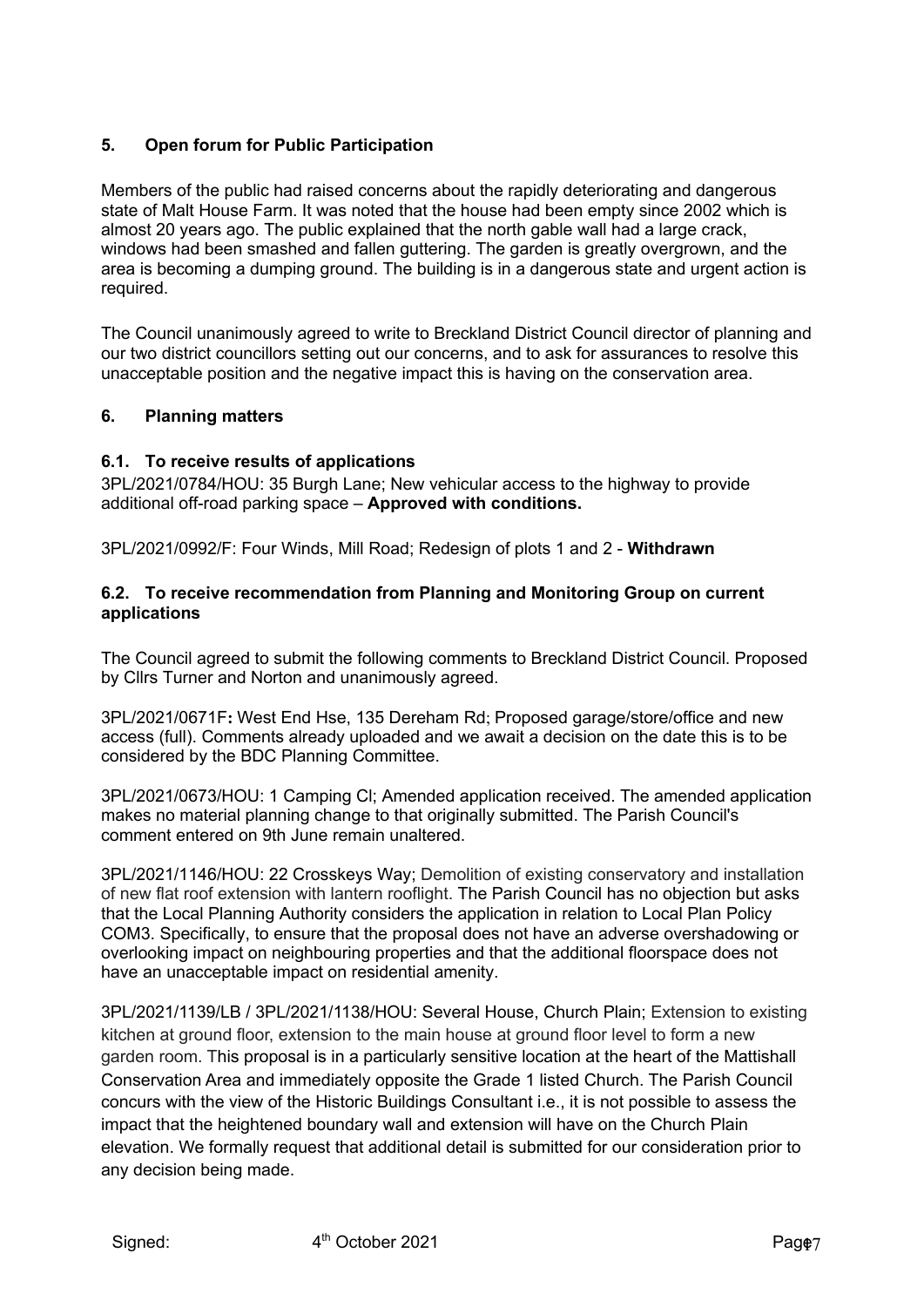3PL/2021/1061/HOU: Brookfield, Howes Lane; Proposed single storey side & rear extensions. No comment submitted.

3PL/2021/1076/HOU: 50 Dereham Rd; Proposed Single Storey Side Extension. The Parish Council has no comment other than to ensure that the proposed fencing height will maintain highway visibility at the Welgate / Dereham Road junction.

3PL/2021/0069/NMA: Plot 4 Gregs Cl. No comment submitted.

3PL/2021/1028/F: Grove Farm, Burgh Lane; Construction of new grain store building with lean to. The Parish Council believes that this application should not have been validated by the local planning authority as it fails to acknowledge its important setting immediately adjacent and within the curtilage of the Grade 2 listed Grove Farm. The Parish Council cannot support this proposal unless its impact on Grove Farm is properly assessed and that relevant heritage policies, particularly ENV1 within the adopted Neighbourhood Plan, have been considered. The Parish Council requests that the Local Planning Authority take into account the proposal's close proximity to the Grade 2 listed Grove Farm. The application fails to acknowledge the proposal's location in respect of Grove Farm as an important heritage asset.

3PL/2021/1217/HOU: 27 Dereham Road; Proposed Single Storey Extension to Side of Property. The Parish Council's only comment is that the proposed double opening doors should be fitted with obscure glass.

3DC/2021/0219/DOC: Land South of Dereham Road; Discharge of Conditions Nos 8 & 10 on 3PL/2020/0462/F. No comment submitted.

TRE/2021/0234/TPO: 29 Dereham Road; Walnut Tree - Reduce by 3-4meters all over & clean deadwood. Tree Itself is overbearing the property/ touching the house. (Tree Work App TPO). No comment submitted.

# **6.3. Update on the Hopkins development on land south of Dereham Road**

The planning working group updated the following: the S106 had been signed and agreed between Hopkins and Moore Developers and Breckland District Council. The Parish Council are not signatories at this stage but are hoping to be a nominated body to take over an orchard, allotments and community woodland.

#### **6.4. Street names for Hopkins and Moore development land south of Dereham Road**

After discussion it was agreed to shortlist, the names provided by our parishioners following the street name criteria provided by Breckland District Council.

**6.5.** Conservation area; Malt House Farm – minuted item 5.

#### **7. Open Spaces Working Group**

#### **7.1. Report from the Open Spaces Working Group**

Cllr Clarke shared the report with other members for their review. The following actions were agreed.

- To replace the guttering to the bus shelter.
- To obtain three quotations from a qualified tree surgeon to carry out the recommend tree maintenance provided by Tree Care consultants and agreed planning permission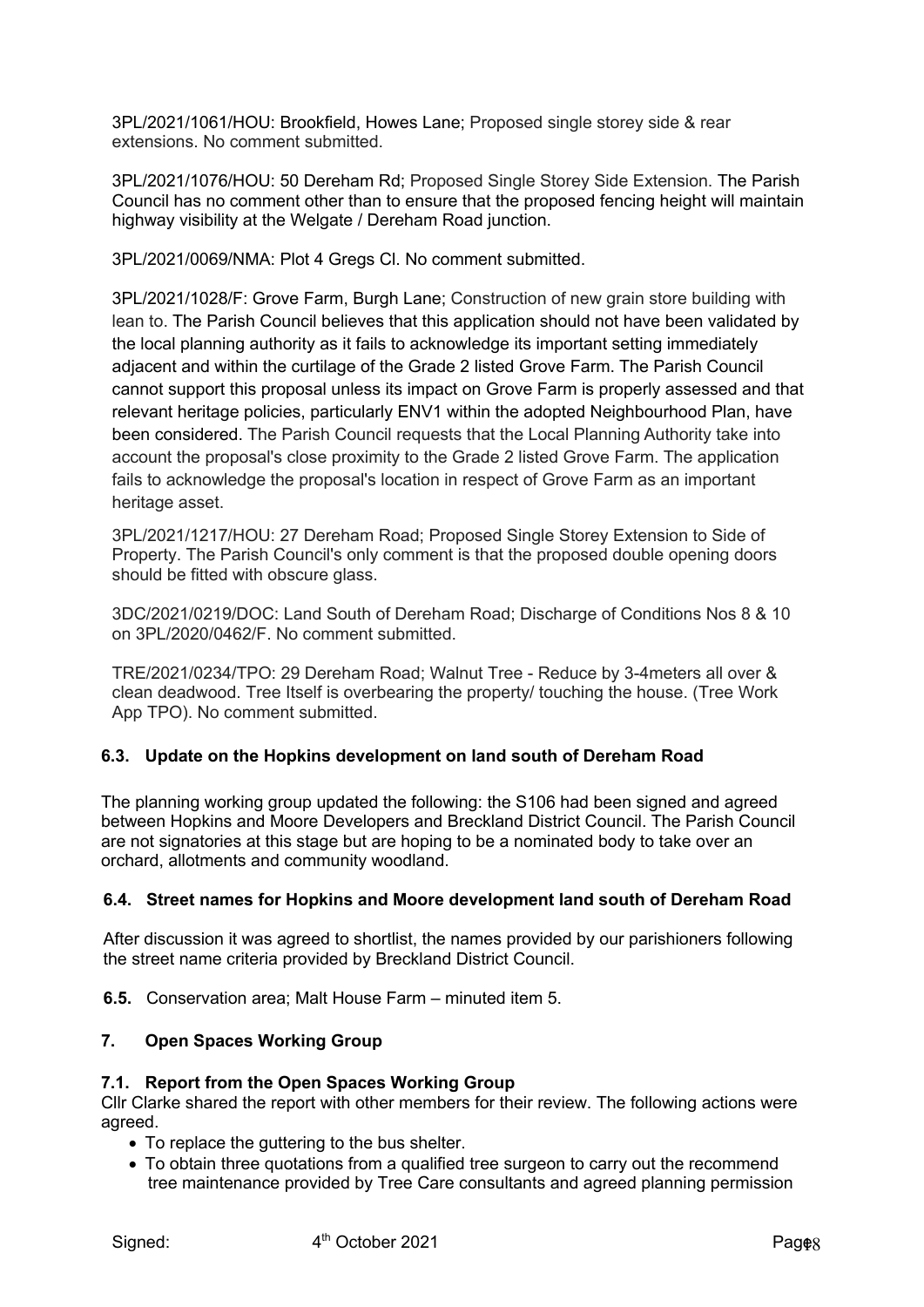from Breckland District Council. It was unanimously agreed by all to reinstate a bi annual rotation between the Churchyard and Cemetery once remedial works are completed and up to date.

- It was unanimously agreed to postpone the review of the Handyman for a further 5 weeks.
- The dog fouling signs have been printed and are ready for installation. The dog bins require rubbing down prior to sticking the dog waste labels onto them
- Behind the village green, the footpath sign had been uprooted and pulled over and requires replacing. The clerk was tasked with contacting Breckland District Council / Highways to investigate responsibility and get it rectified.
- The Open Spaces Working Group will work through the list of priorities following the annual play inspection report.
- Recommendations were received to allocate a budget towards the maintenance of Churchyard Cemetery wall and flower beds at either end of the village.
- The paving slabs in the memorial garden are a hazard due to the tree roots lifting. It was unanimously agreed by all to lift the slabs and replace with slate chippings. The clerk was tasked with ordering a bulk bag of plum slate chippings.

# **7.2. All Saints Churchyard Gate**

It was unanimously agreed to appoint John Willers Carpentry to replace the Churchyard Gate for £281.10. Proposed by Cllr Clarke and seconded by Cllr Turner.

#### **8. Finance**

#### **8.1. Mandate to NS&I account**

The mandate to the NS&I account was unanimously agreed by all, appointing the Parish Clerk, Cllrs Turner and Clarke as signatories. Proposed by Cllr Fowler and seconded by Cllr **Smith** 

#### **8.2. Clerk's overtime**

The clerk's overtime of 21.5 hrs was unanimously agreed, proposed by Cllr Fowler and seconded by Cllr Smith.

#### **8.3. SLCC Membership**

Membership agreed by all, proposed by Cllr Smith and seconded by Cllr Norton.

#### **8.4. Approval of payment list**

The payments were approved by the Council, proposed by Cllr Fowler and seconded by Cllr Smith. The list is detailed at the end of the minutes.

#### **8.5. Agree budget preparation and working group**

Cllr Turner asked members of the council to consider items / projects for 2022 / 2023 budget, for our next meeting in October and agree a working group. Couple of items were already suggested like the Queen's Platinum Jubilee, trees and benches for the community woodland.

#### **9. Policy & Procedures Working Group**

The following policies listed below were ratified and adopted by the council, proposed by Cllr Smith, seconded by Cllr Fowler and unanimously approved.

Dignity at work Grievance & Disciplinary Procedure Open spaces & Allotments Procedure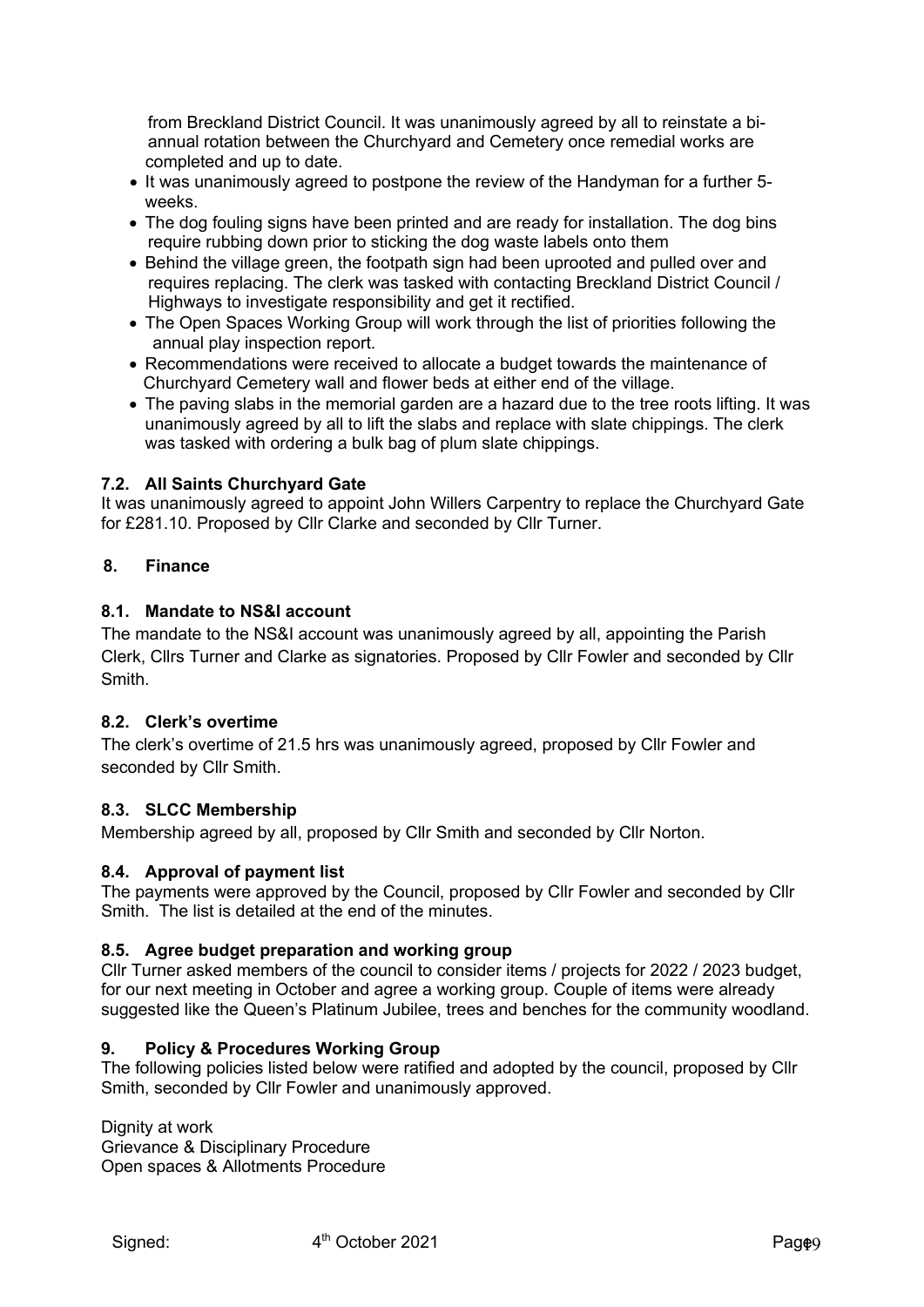Reserves Policy Credit / Debit Card Policy Recording of Meeting Policy Financial Regulations

#### **10. Future Events**

#### **10.1. Remembrance Day**

Cllr Clarke informed members that we had received a grant of £500 for VE Day and asked for an extension due to the pandemic. Cllr Clarke proposed that the grant is used for Remembrance Day which was unanimously agreed by all.

#### **10.2. Christmas**

After discussion it was agreed for the clerk to contact Berrys Hall Farm for the Christmas tree and Squeezeast for the entertainment. It was agreed to have the tree delivered on  $1<sup>st</sup>$ December in readiness for the Christmas event on the 5<sup>th of</sup> December.

#### **10.3. Events 2022**

Cllr Turner asked members to start thinking about future events i.e., Easter, Summer Fete.

#### **11. Armed Forces Covenant**

The Armed Forces covenant was ratified and adopted by the Council with Cllr Clarke nominated as the Armed Forces Champion. Proposed by Cllr Clarke, seconded by Cllr Fowler and unanimously agreed.

#### **12. Correspondence**

Councillors noted the correspondence received and reports, including a report on the SAM2 for July and August, flooding issues and draft Dereham town delivery plan.

#### **13. Items for the next meeting**

The following items to be added to the October agenda: Budget and councillor vacancies.

#### **14. Resolution (under the Public Admission to Meetings Act 1960) to exclude members of the public and press for the following confidential item:**

#### **14.1 To agree a way forward regarding damage to the cemetery wall.**

The Parish Council agreed to a 14-day notice period to allow the contractor time to appoint his own builder providing contact from his builder is made within this period. Failure to do so the Parish Council will organise the repairs and recover the costs from the contractor.

#### **14.2. Contractual Matters**

Minuted in item 7.1.

The Chairman closed the meeting at 9.21pm.